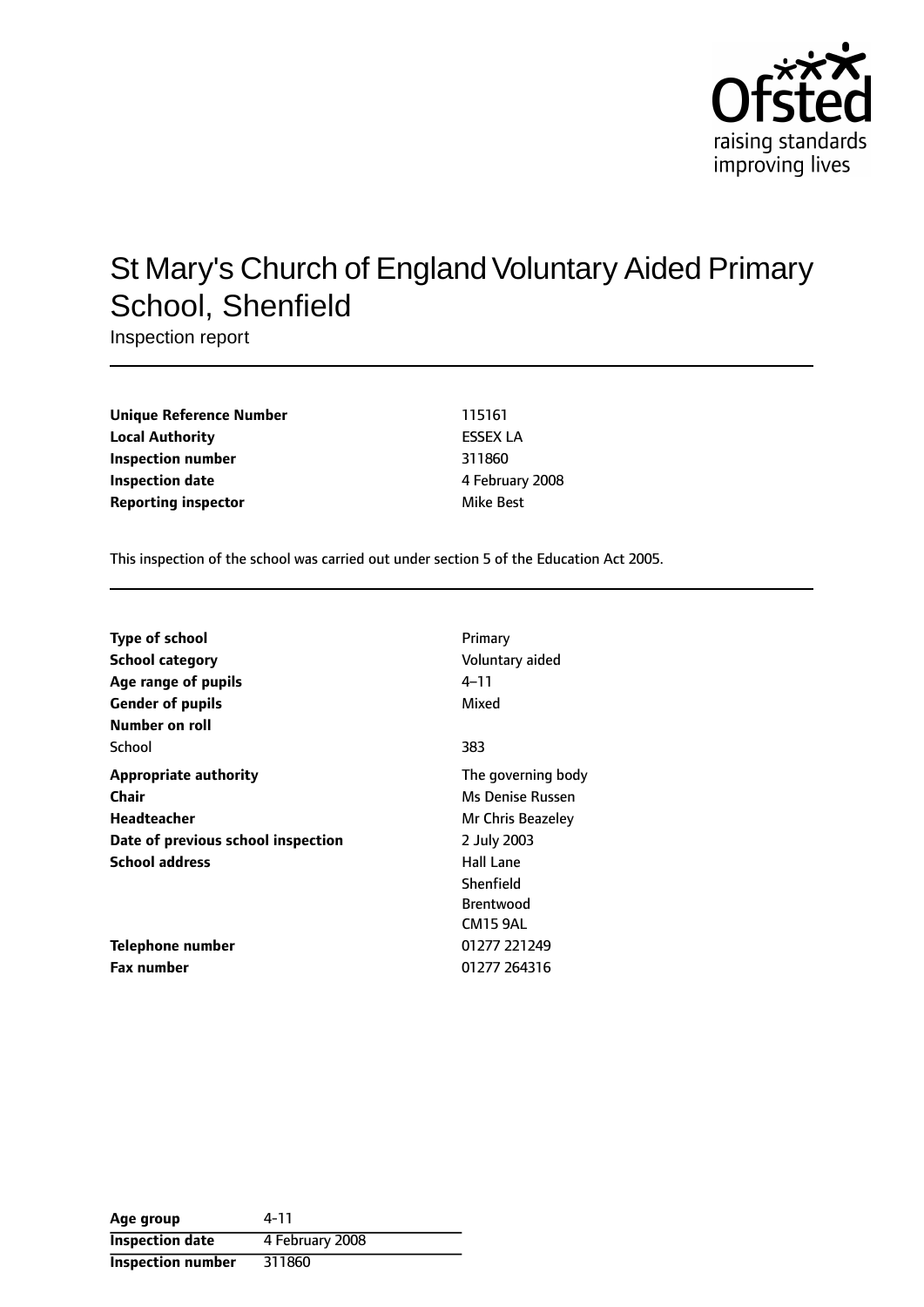© Crown copyright 2008

.

Website: www.ofsted.gov.uk

This document may be reproduced in whole or in part for non-commercial educational purposes, provided that the information quoted is reproduced without adaptation and the source and date of publication are stated.

Further copies of this report are obtainable from the school. Under the Education Act 2005, the school must provide a copy of this report free of charge to certain categories of people. A charge not exceeding the full cost of reproduction may be made for any other copies supplied.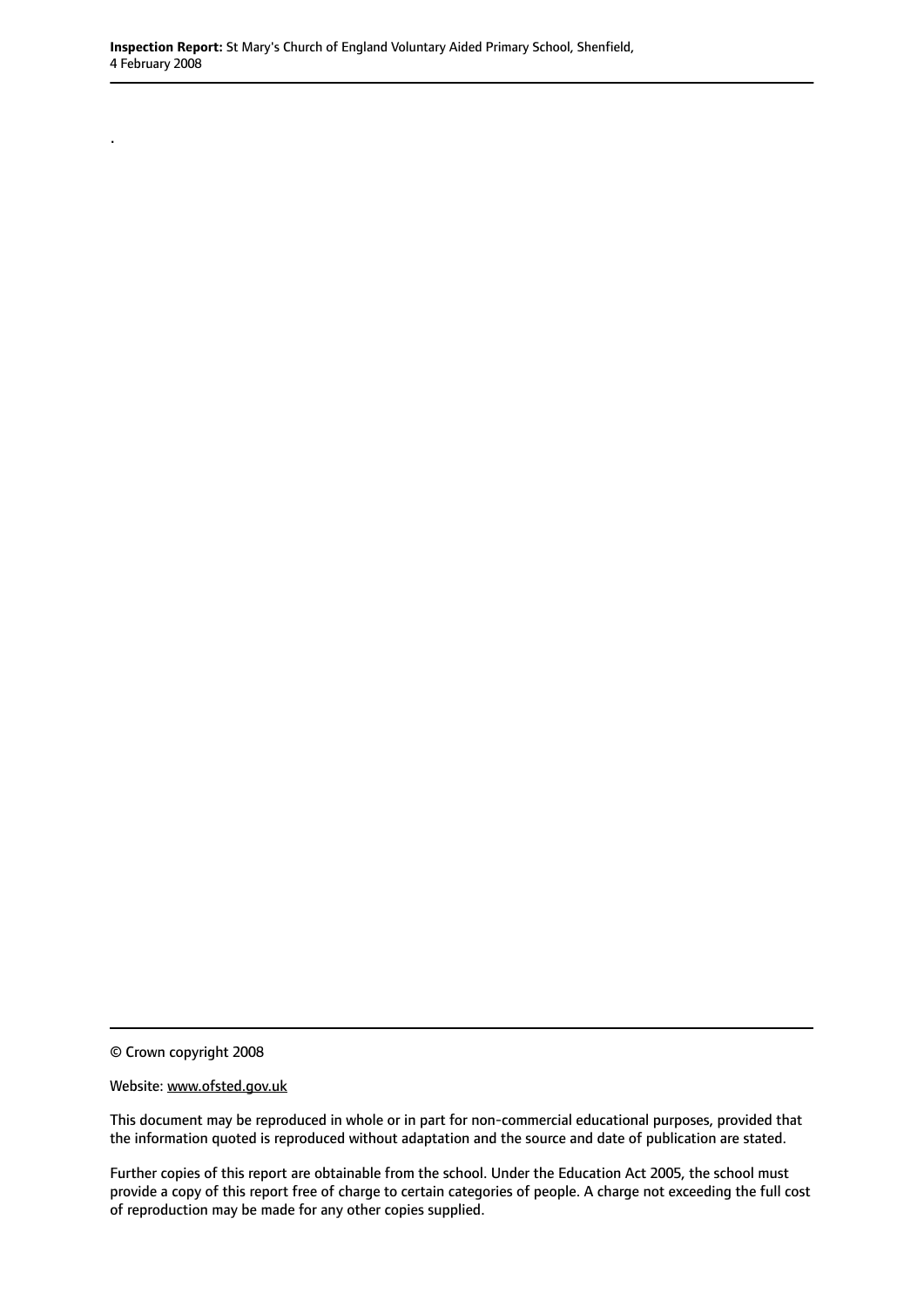## **Introduction**

The inspection was carried out by an Additional Inspector who evaluated the overall effectiveness of the school and investigated the following issues:

- pupils' achievement in writing
- how well pupils work independently and take responsibility for improving their work
- how effectively the school promotes pupils' all-round academic and personal development.

Evidence was gathered from observing lessons, scrutiny of pupils' work and the school's documentation and discussions with pupils, parents, staff and governors. Other aspects of the school's work were not investigated in detail, but the inspector found no evidence to suggest that the school's own assessments, as given its self-evaluation, were not justified, and these have been included where appropriate in this report.

### **Description of the school**

The school is larger than most primary schools. It draws pupils from mainly privately owned homes in Shenfield. Most children are White British and the proportion from other backgrounds speaking English as an additional language is below the national average. The number of pupils eligible for free school meals is very low. There are more boys than girls in the school and some year groups have a high proportion of boys. The number of pupils joining the school other than at the start of Reception is lower than in other schools.

Although the number of pupils in the school with learning difficulties and/or disabilities is lower than average, the proportion of those with statements of special educational need, is nearly twice the national average.

The headteacher took up his post at the start of the term.

### **Key for inspection grades**

| Grade 1 | Outstanding  |
|---------|--------------|
| Grade 2 | Good         |
| Grade 3 | Satisfactory |
| Grade 4 | Inadequate   |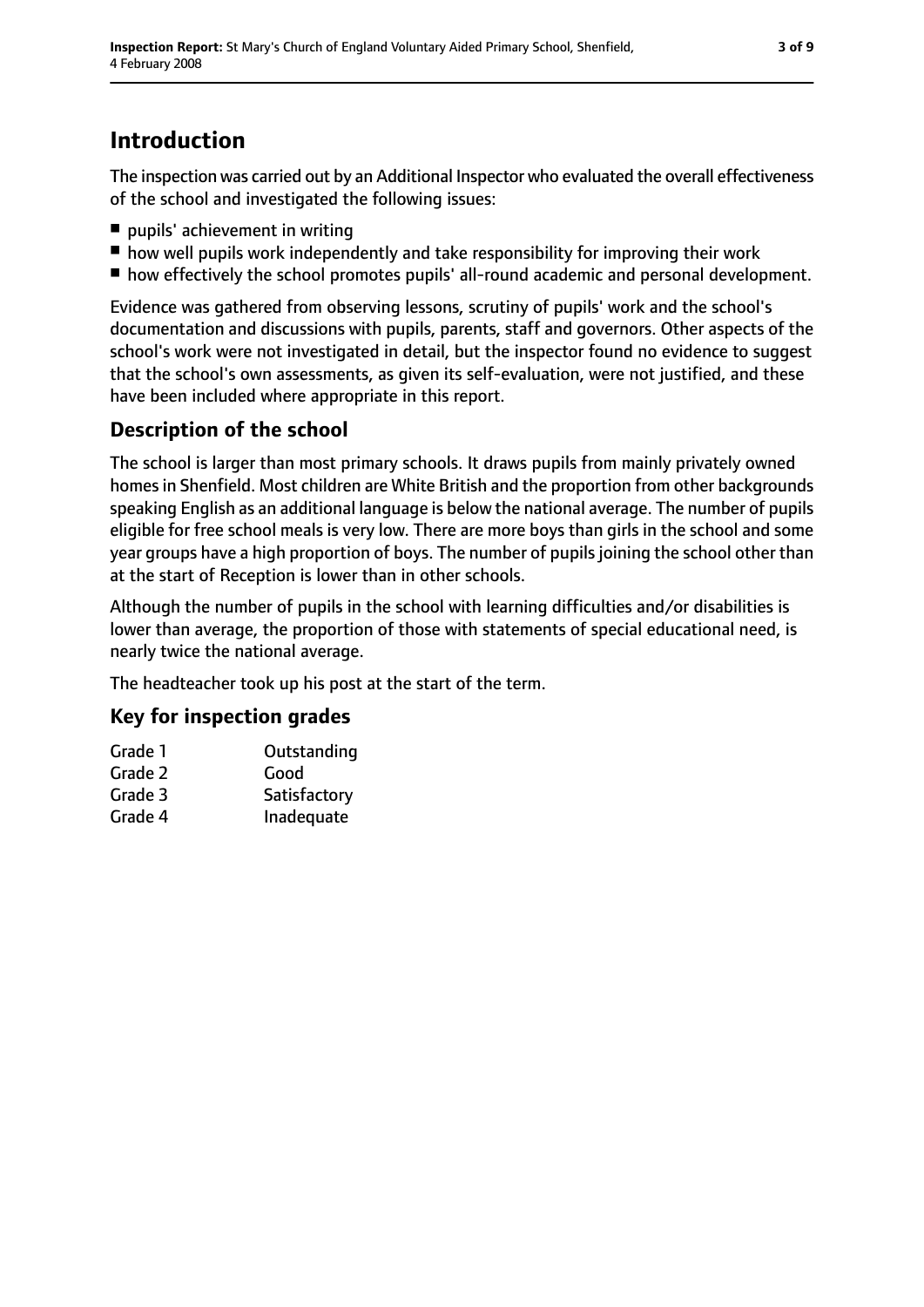## **Overall effectiveness of the school**

#### **Grade: 1**

St Mary's is a happy, thriving and high-achieving school. Standards at the end of Year 6 are exceptionally high and pupils make excellent progress as they move through the school. The school is right to evaluate its overall effectiveness as outstanding. One parent's comment, 'The school's doing a great job', reflects the sentiments and support of the vast majority. Through regular, rigorous checks and meticulous evaluation, staff and governors have a very accurate picture of the school's strengths and areas for development. High expectations among the whole school community leave no room for complacency in any area of the school's work. As a result, the school has maintained and further improved the high standards reported at the time of the last inspection. Excellent use of financial and other resources supports pupils' high achievement.

When they start in Reception, children's skills and experiences exceed those expected for their age. Children get off to a flying start because of the outstanding provision made for them. They continue to make good progress in Key Stage 1, reaching exceptionally high standards at the end of Year 2. Standards in reading and writing are particularly strong, reflecting pupils' wide vocabulary and confidence in speaking. In mathematics, the emphasis on practical problems provides pupils with very secure foundations for their future learning. Standards at the end of Key Stage 2 are exceptionally high in English, mathematics and science. Pupils achieve well in this key stage from already high starting points because they maintain their good progress. Pupils' results in mathematics are especially strong. In English, pupils' results in reading are higher than in writing. Pupils' comprehension skills are particularly well-developed and, although their writing is of good quality, pupils do not have sufficient experience of writing for a wider range of purposes across the curriculum to reach standards comparable with those they achieve in reading.

In both key stages, there is little difference between the standards and achievement of boys compared with girls. All pupils from different ethnic groups and those with learning difficulties and/or disabilities make similar progress to others. More able pupils progress well because they are challenged appropriately and motivated to respond. At both key stages, the improvements in the school's results since the last inspection have outpaced national trends.

There are many factors contributing to this outstanding performance. Pupils thoroughly enjoy coming to school: 'I love it here', says one young learner, 'because I've got so many friends, the teachers give us really interesting work and the lunches are great.' Pupils' attendance is high. Their behaviour in and around the school is exemplary. Pupils are very well aware of how to keep safe. They support each other exceptionally well and show great respect for different viewpoints. Pupils' understanding of a healthy lifestyle is very well developed and they enthusiastically take part in a wide range of sporting activities. Through the school council, pupils take an active part in the running of the school, including exploring ways in which the school can become 'greener' by saving paper and recycling. Pupils regularly participate in church services, and support charities and local events. Their maturity, confidence and positive attitudes, together with high quality skills in literacy, numeracy and information and communication technology (ICT), prepare them extremely well for the next stage of their education. Pupils' excellent spiritual, moral, social and cultural development is a tribute to the school's outstanding quality of care, support and guidance. Safeguarding arrangements are well established and systems for risk assessments are robust. High-quality tracking systems enable staff to monitor pupils' progress closely and provide support promptly. The quality of provision for pupils with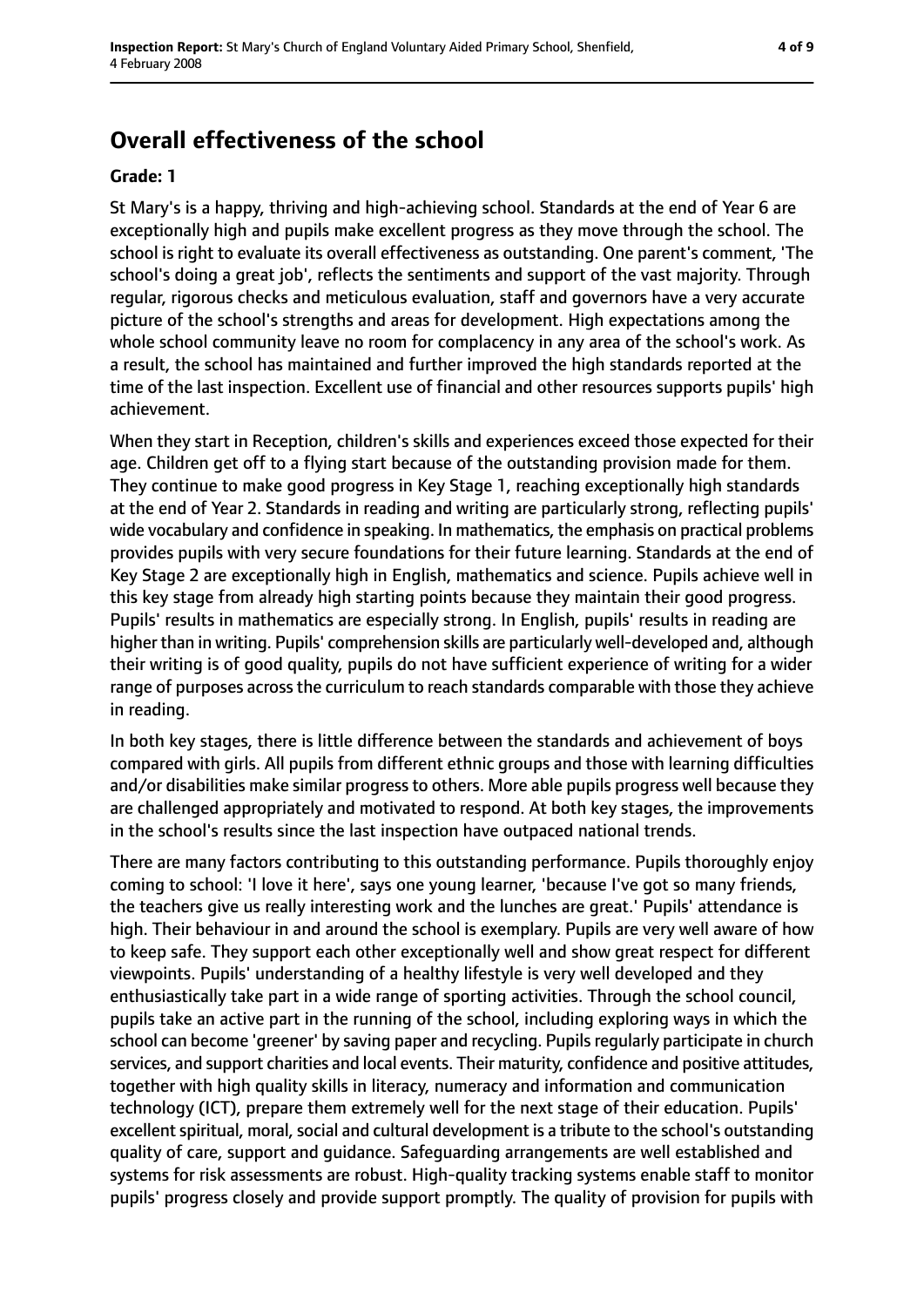additional learning needs is excellent. Those with learning difficulties and/or disabilities are expertly supported by staff and through excellent links with parents, other schools and specialist advisers. A comprehensive register of pupils with particular skills and talents includes the targets agreed between teachers, pupils and parents.

The impact of teaching on learning is outstanding. Staff share a wealth of experience and regularly update and extend their knowledge through professional development. Relationships between staff and pupils are excellent. Pupils respond very well to the high expectations of their behaviour and effort. They readily answer questions, follow instructions carefully and contribute well to discussions. Lessons move at good pace and pupils are well aware of what they are learning. Working on their own or in small groups, pupils settle down to work quickly and sustain their concentration. However, they do not always have sufficient opportunities to initiate and follow through their own ideas. Teachers carefully plan for pupils who learn at different rates and, in most lessons, this is suitably challenging. Teaching assistants and volunteers play a much-valued role in supporting pupils. Pupils' work is regularly marked. Most pupils have a clear understanding of what they need to do to improve and work hard to achieve this but occasionally teachers identify too many targets for improvement.

The school provides a good range of curricular and other opportunities for pupils, including a wide range of extra-curricular activities in sport and the arts. Staff have rightly identified that pupils do not have enough opportunities to systematically apply and develop skills gained in one subject in others areas of the curriculum. A start has been made but practice is not yet consistent throughout the school.

The headteacher is settling in well and is rapidly gaining the respect and confidence of pupils and parents. He is well supported by a highly effective leadership team and perceptive governing body. Subject managers have a clear understanding of their roles and responsibilities, and non-teaching staff provide first-class support. With these strengths, and the fresh perspective of the new headteacher, the school's capacity for further improvement is good.

### **Effectiveness of the Foundation Stage**

#### **Grade: 1**

Excellent links with pre-school providers help children to quickly settle into the day-to-day routines in the Reception class and provide staff with an accurate picture of each child's skills and experiences. This is particularly helpful in identifying children who need extra support and this is provided promptly, making good use of expert advice and resources. Children are keen and ready to learn, and staff provide a very comprehensive range of activities to motivate and engage these enthusiastic learners. A very good balance between adult-led and child-chosen activities successfully supports the development of children's independence within a carefully structured setting. The high quality teaching stems from regular and accurate checks on what children know and can do. Staff make first-class use of questions to help children explore and deepen their knowledge and understanding. The Foundation Stage is very well led and managed. Staff work closely with their colleagues in Key Stage 1 to ensure children's smooth transition to the next stage of learning.

### **What the school should do to improve further**

- Increase the opportunities for pupils to systematically develop and apply their thinking, problem-solving, research, creative and other learning skills across the curriculum.
- Develop pupils' writing for a wider range of purposes in English and in other subjects throughout Key Stage 2.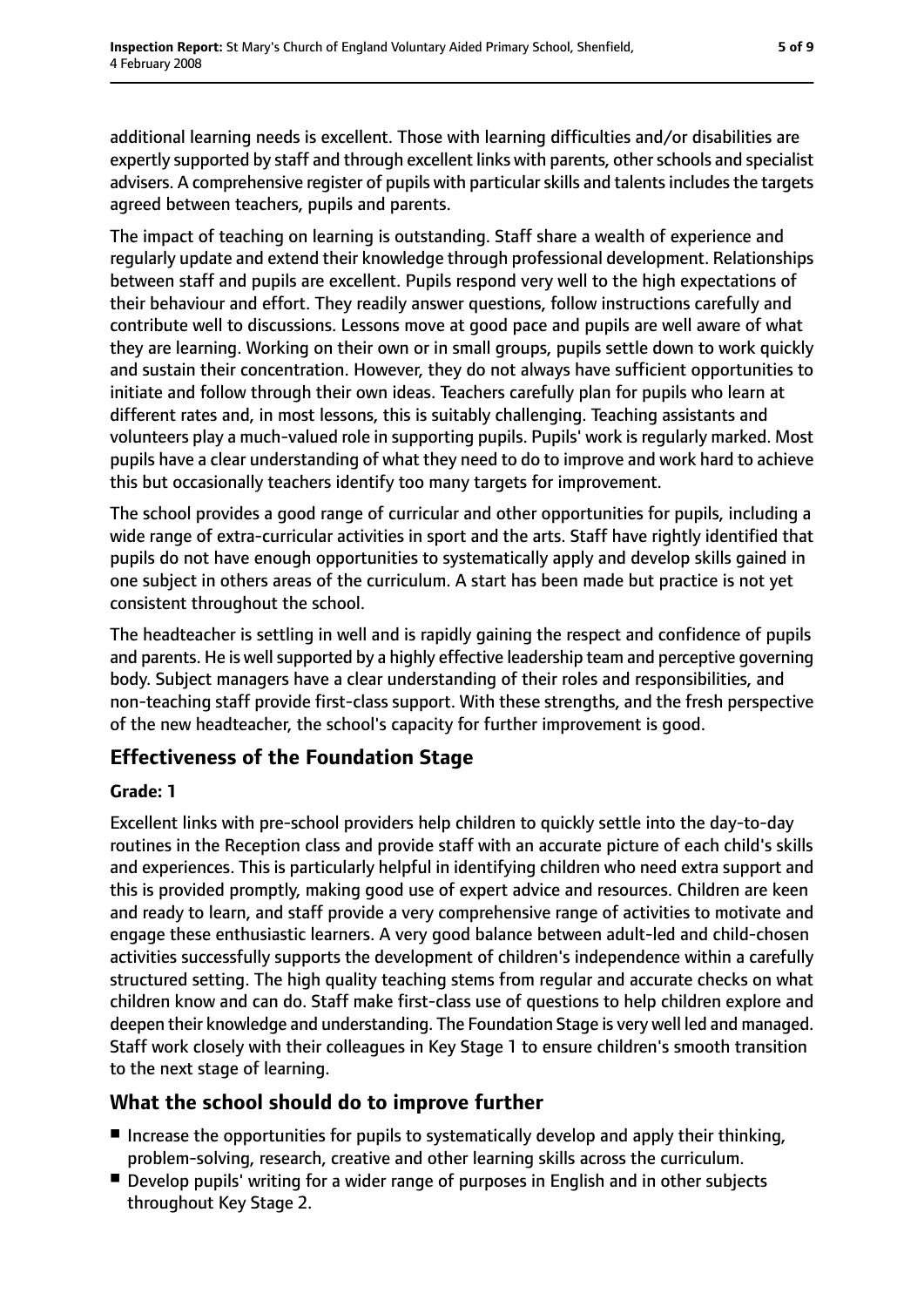**Any complaints about the inspection or the report should be made following the procedures set out in the guidance 'Complaints about school inspection', which is available from Ofsted's website: www.ofsted.gov.uk.**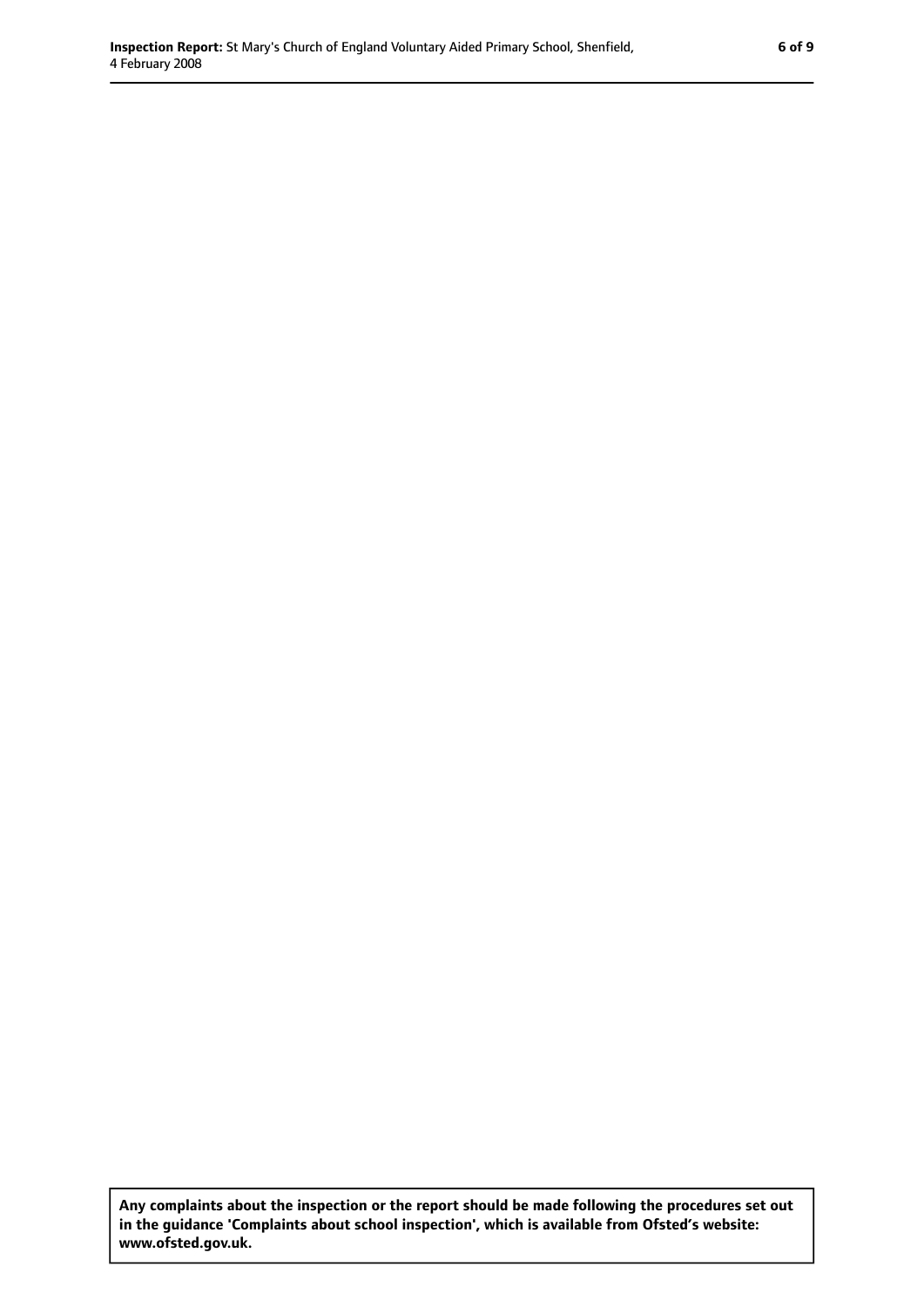### **Inspection judgements**

| $^{\cdot}$ Key to judgements: grade 1 is outstanding, grade 2 good, grade 3 satisfactory, and | School         |
|-----------------------------------------------------------------------------------------------|----------------|
| arade 4 inadequate                                                                            | <b>Overall</b> |

### **Overall effectiveness**

| How effective, efficient and inclusive is the provision of education, integrated<br>care and any extended services in meeting the needs of learners? |     |
|------------------------------------------------------------------------------------------------------------------------------------------------------|-----|
| Effective steps have been taken to promote improvement since the last<br>inspection                                                                  | Yes |
| How well does the school work in partnership with others to promote learners'<br>well-being?                                                         |     |
| The effectiveness of the Foundation Stage                                                                                                            |     |
| The capacity to make any necessary improvements                                                                                                      |     |

#### **Achievement and standards**

| How well do learners achieve?                                                                               |  |
|-------------------------------------------------------------------------------------------------------------|--|
| The standards <sup>1</sup> reached by learners                                                              |  |
| How well learners make progress, taking account of any significant variations between<br>groups of learners |  |
| How well learners with learning difficulties and disabilities make progress                                 |  |

#### **Personal development and well-being**

| How good is the overall personal development and well-being of the<br>learners?                                  |  |
|------------------------------------------------------------------------------------------------------------------|--|
| The extent of learners' spiritual, moral, social and cultural development                                        |  |
| The extent to which learners adopt healthy lifestyles                                                            |  |
| The extent to which learners adopt safe practices                                                                |  |
| How well learners enjoy their education                                                                          |  |
| The attendance of learners                                                                                       |  |
| The behaviour of learners                                                                                        |  |
| The extent to which learners make a positive contribution to the community                                       |  |
| How well learners develop workplace and other skills that will contribute to<br>their future economic well-being |  |

#### **The quality of provision**

| How effective are teaching and learning in meeting the full range of the<br>learners' needs?          |  |
|-------------------------------------------------------------------------------------------------------|--|
| How well do the curriculum and other activities meet the range of needs<br>and interests of learners? |  |
| How well are learners cared for, guided and supported?                                                |  |

#### **Annex A**

 $^1$  Grade 1 - Exceptionally and consistently high; Grade 2 - Generally above average with none significantly below average; Grade 3 - Broadly average to below average; Grade 4 - Exceptionally low.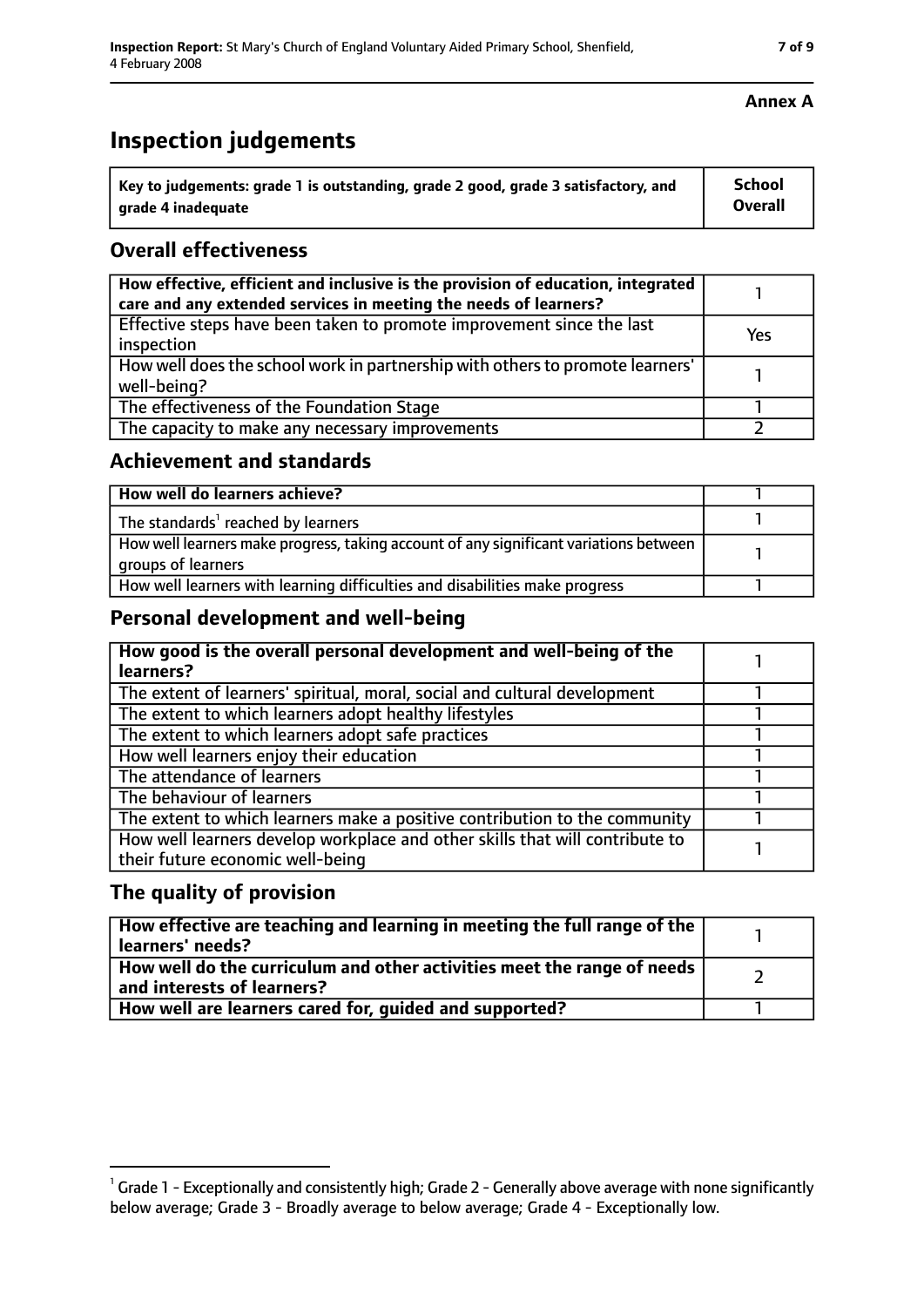#### **Annex A**

### **Leadership and management**

| How effective are leadership and management in raising achievement<br>and supporting all learners?                                              |           |
|-------------------------------------------------------------------------------------------------------------------------------------------------|-----------|
| How effectively leaders and managers at all levels set clear direction leading<br>to improvement and promote high quality of care and education |           |
| How effectively leaders and managers use challenging targets to raise standards                                                                 |           |
| The effectiveness of the school's self-evaluation                                                                                               |           |
| How well equality of opportunity is promoted and discrimination tackled so<br>that all learners achieve as well as they can                     |           |
| How effectively and efficiently resources, including staff, are deployed to<br>achieve value for money                                          |           |
| The extent to which governors and other supervisory boards discharge their<br>responsibilities                                                  |           |
| Do procedures for safequarding learners meet current government<br>requirements?                                                                | Yes       |
| Does this school require special measures?                                                                                                      | <b>No</b> |
| Does this school require a notice to improve?                                                                                                   | No        |